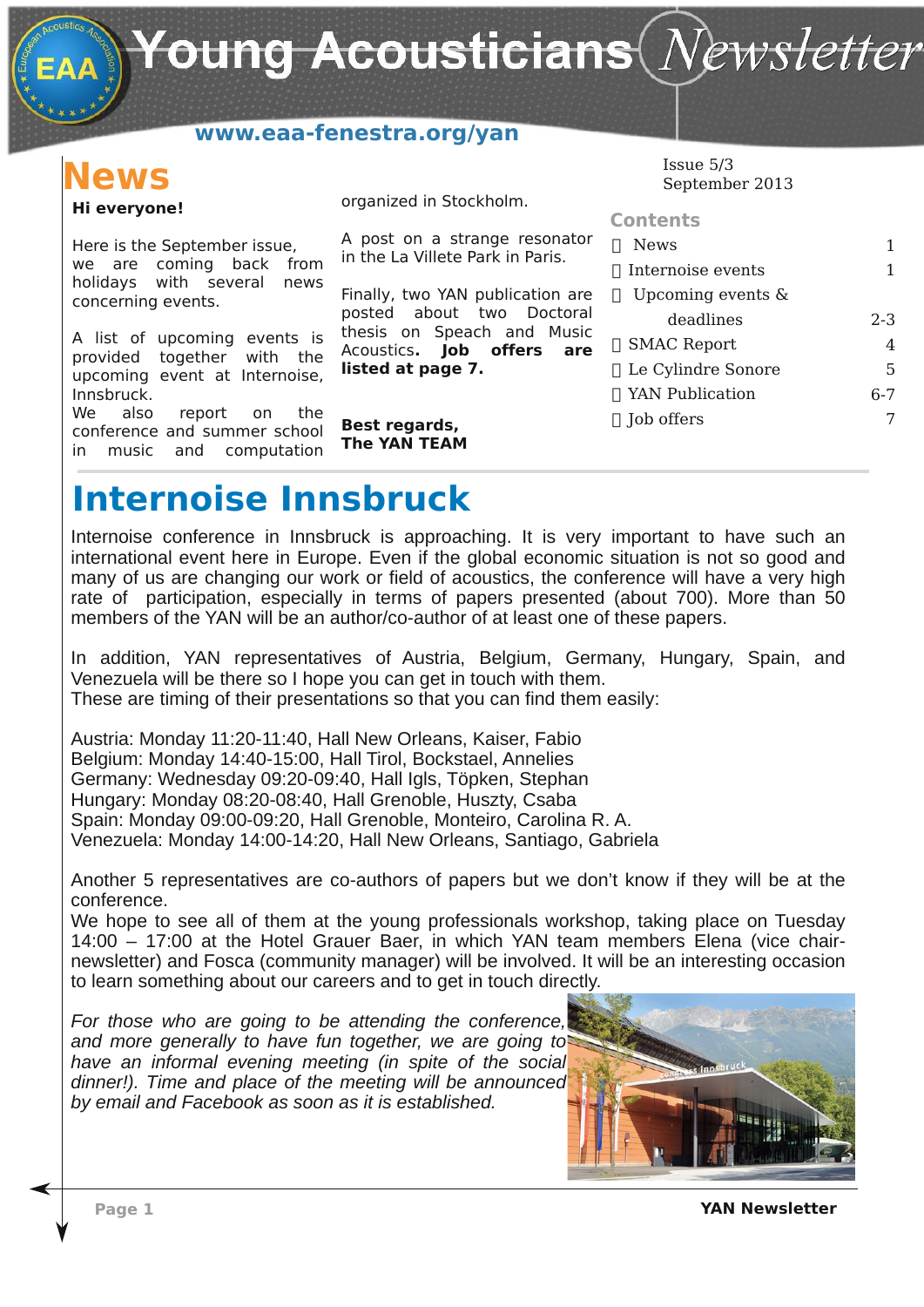# **Upcoming events & Deadlines 1/2**

**Upcoming events September 2013:**

- 2-4 September 2013: (AES 52nd): 52nd Conference on Sound Field Control Engineering and Perception. Guildford (UK). http://www.aes.org/conferences/52/
- 2-6 September 2013: (DAFx-13) 12th International Conference on Application of Contemporary Non-destructive testing in Engineering. Maynooth(Ireland). http://dafx13.nuim.ie/authors.html
- 4-6 September 2013: (ICNDT 2013): 12th International Conference on Application of Contemporary Non-destructive testing in Engineering. Portoroz (Slovenia). http://lab.fs.uni-lj.si/latem/ndt/index.php?Naslov\_linka=index
- 8-13 September 2013: (IBAC2013) International Bioacoustics Congress 2013. PIRENÓPOLIS(Brazil). http://www.ibacbrazil.com/Home.html
- 9-13 September 2013: (EUSIPCO2013) 21th European Signal Processing Conference. Marrakech (Morocco).

http://www.eusipco2013.org/

- 15-18 September 2013: (INTERNOISE 2013) International Congress and Exposition on Noise Control Engineering. Insbruck (Austria). http://www.internoise2013.com/
- 26-28 September 2013: (ETAI 2013) 11th International conference on Electronics, Telecommunications, Automation and Informatics. Ohrid, Macedonia. http://etai.feit.ukim.edu.mk/
- 30 September-2 October 2013: Echopolis Days of Sound. Athens (Greece). http://www.event2013.sd-med.org/en/

**Upcoming events October 2013:**

2-4 October 2013: (Tecniacústica 13): 44nd Spanish Congress on Acoustics and the Iberian Encounter on Acoustics, EAA European Symposium on Environmental Acoustics and Noise Mapping. Place: Valladolid (Spain).

http://www.soundstudies.eu/2013conference/

- 8-9 October 2013: (JAAN 13): acoustic and naval applications. Place: Nice (France). https://intranet.sfa.asso.fr/archives/J74-JAAN2013/
- 9-11 October 2013: (PURAC 2013): the 4th Pacific Rim Underwater Acoustics Conference. Place: Hangzhou, (China).

http://pruac.zju.edu.cn/index.htm

23-25 October 2013: (SYMPOL 2013): 12th biennial Symposium on Ocean Electronics. Place: Kerala (India). http://sympol.cusat.ac.in/index.php

**Submission deadlines September 2013:**

7 September 2013: Acoustics 2013 New Delhi (Full paper) 15 September 2013: (AES 53rd) 53rd Conference on Semantic Audio (Abstract)

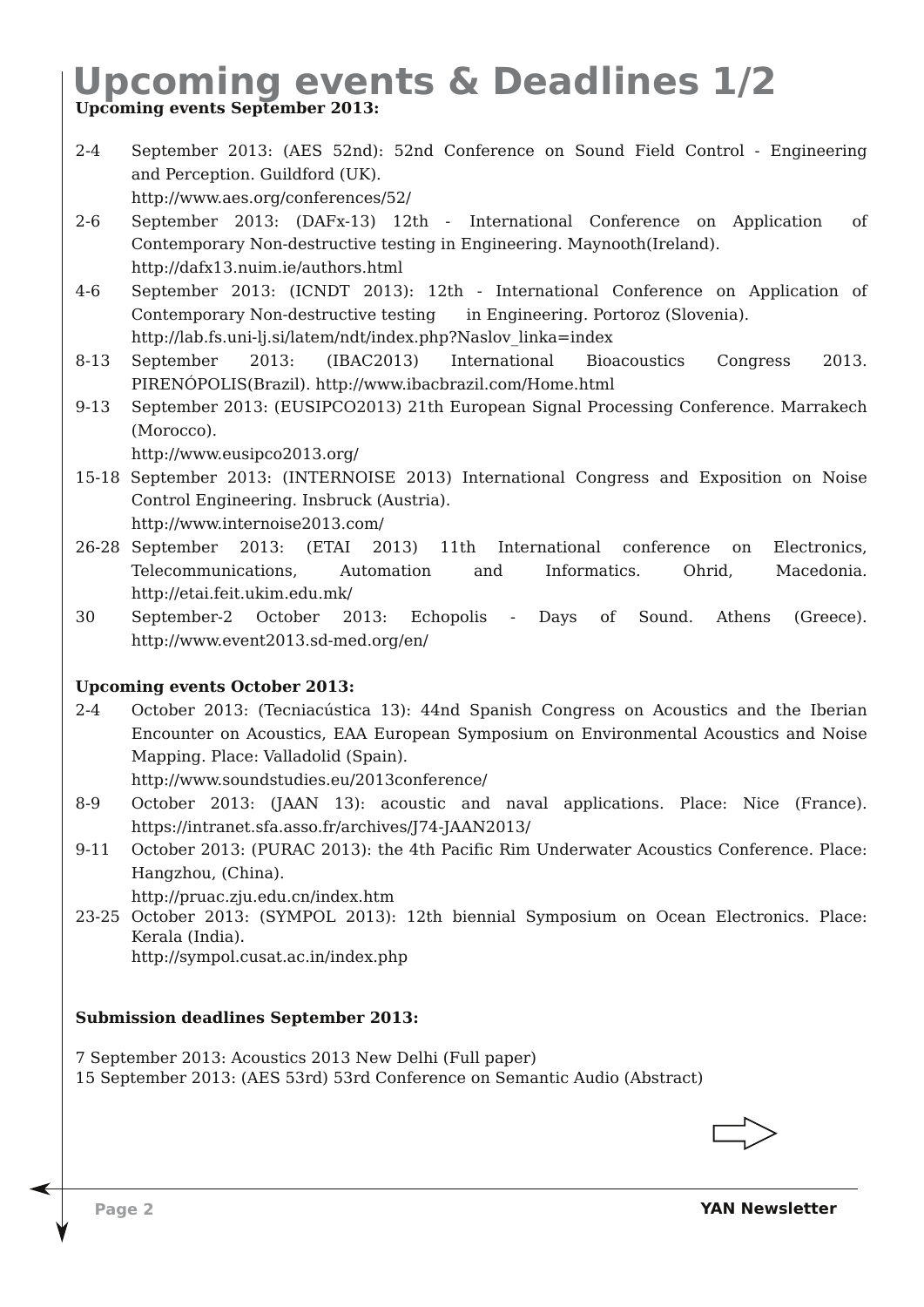# **Upcoming events & Deadlines 2/2**

### **Workshops September 2013:**

12-13 September 2013: (ISMA 38) Annual ISMA course: Modal Analysis, Theory and Practice. Leuven (Belgium).

http://www.isma-isaac.be/isma\_course/about.html

- 12-13 September 2013: (ISAAC 24) Annual ISAAC course: Advanced Techniques in Applied and Numerical Acoustics. Leuven (Belgium). http://www.isma-isaac.be/
- 23-27 September 2013: Workshop on Physic Acoustic and applications. http://www.inrim.it/ScuolaAcusticaFisica/index.html
- 24-25 September 2013: (CEAS and X-NOISE EV) Workshop on Atmospheric and ground effects on aircraft Noise. Sevilla (Spain). http://www.anotecc.com/ceas-ws17.html
- 24-26 September 2013: (COSAC 2013 MEETING) Symposium dedicated to Non- Destructive Testing in the field of Aeronautics. Toulouse(France).

http://sfa.asso.free.fr/ECHO\_HEBDO/2013/doc/call\_cosac.pdf

26 September 2013: Recent developments in communication and focusing by time reversal. Paris(France).

http://gdr-isis.fr/index.php?page=reunion&idreunion=213

#### **Workshops and Grants October 2013:**

- 2-4 October 2013: Grants in Tecniacustica 2013. Quantity: 300€. Valladolid (Spain). http://www.sea-acustica.es/index.php?id=643
- 21-25 October 2013: AutumnSchool: City and acoustics. Nantes(France) https://intranet.sfa.asso.fr/archives/J80-VISIBLE/
- 31 October 2013: Awards "Amedeo Giacomini": Best Master Degree Thesis in Acoustics, Graduated under 30. Quantity: 1000€.
- http://www.associazioneitalianadiacustica.it/index.php?p=default/premi/giacomini/language/en
- 31 October 2013: Awards "Gino G. Sacerdote": Best PhD Thesis in Acoustics, Doctors under 35. Quantity: 1500€.

http://www.associazioneitalianadiacustica.it/index.php?p=/default/premi/sacerdote

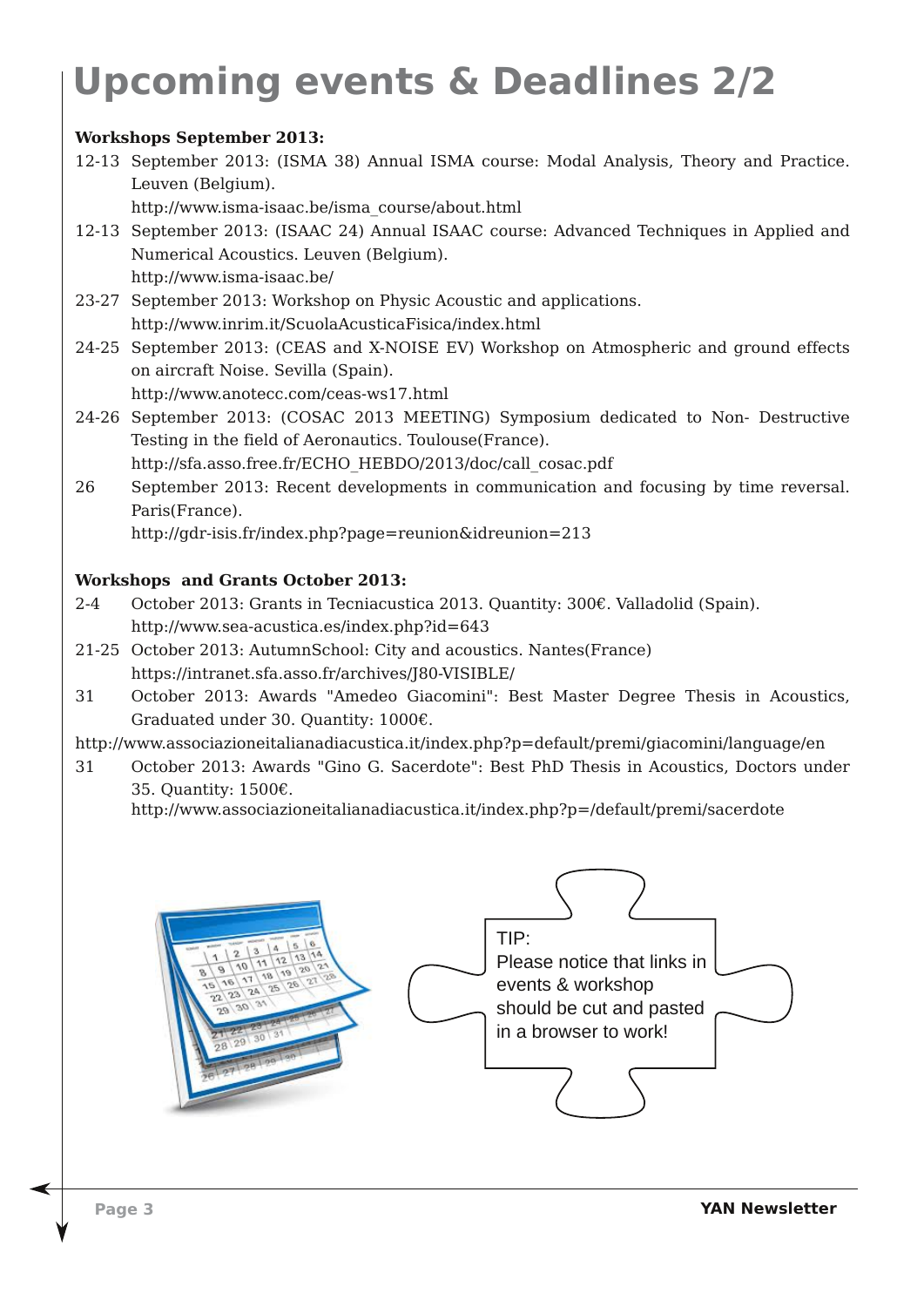## **SMC-SMAC 2013. Music Acoustics and Music Computing Conference**

Every ten years the SMAC conference is hosted in Stockholm with the purpose of meeting teachers, workers and students researching in the field of music acoustics. This year has been celebrated the 4th edition of the Stockholm Music Acoustic Conference (SMAC) together with the 10th edition of the Sound and Music Computing (SMC) annual conference, between the 30th July and the 3rd August 2013 in the KTH Royal Institute of Technology, Stockholm, Sweden.

The first day for both conferences was inaugurated with the RENCON workshop and piano competition, where several automatically rendered performances were showed, in order to make the audience decide which performance was more similar to a human player. Oral paper presentations, plenary sessions and poster presentations was the daytime program, whereas music performances took place the first three evenings in the Royal College of Music (KMH). The topics of the concerts were spatialisation, visuals and voice.

In the SMAC conference, presentations showed the research works done in music acoustics about woodwinds, singing, brass instruments, violins, percussions, and physical modeling. In SMC conference, the main topics were the perception, music information retrieval (MIR), human-machine interaction, and sonic interaction design.



*Reception in Stockholm City Hall*

The poster sessions treat similar topics as the oral presentations.

Interesting outcomes from applied research were the Hardanger fiddle, new mouthpieces for saxophone players printed in 3D, comparisons between a new bassoon (bassoforte) and the modern German bassoon, differences between ebony and rosewood used in electric guitars fingerboards, a MIDI bagpipe, air sticks for electronic percussionists, the creation of plucking buttons for touch screens…

## **SMC Summer School in Sound and Music**

It took place in the same university of KTH Royal Institute of Technology (Stockholm, Sweden) from the 2nd to the 6th of August 2013. Seventeen young researches met in the school to learn more about the emotions recognition in music, their processing, analysis and the evaluation methods in sonic interaction. During four days

the students had to attend the courses in the morning, and create a project in group of four in the afternoons based on the sound and emotions. At the end of the summer school the projects were presented orally with some exhibition at the music and emotion "Tom Tits Experiments" exhibition in Sodertalje, Stockholm.

Projects like "singing bubbles" or "Fab Hatt" were created there, which consist of the sonification of the movement through expressive change in music using a gyroscope sensor. The classification of monophonic music as with or without vocals was another project, together with the last one consisting of the use of sound for conveying emotions in movies ´s restaurant scenes.



*Presentation of the summer school projects in the "Tom Tits Experiments" exhibition*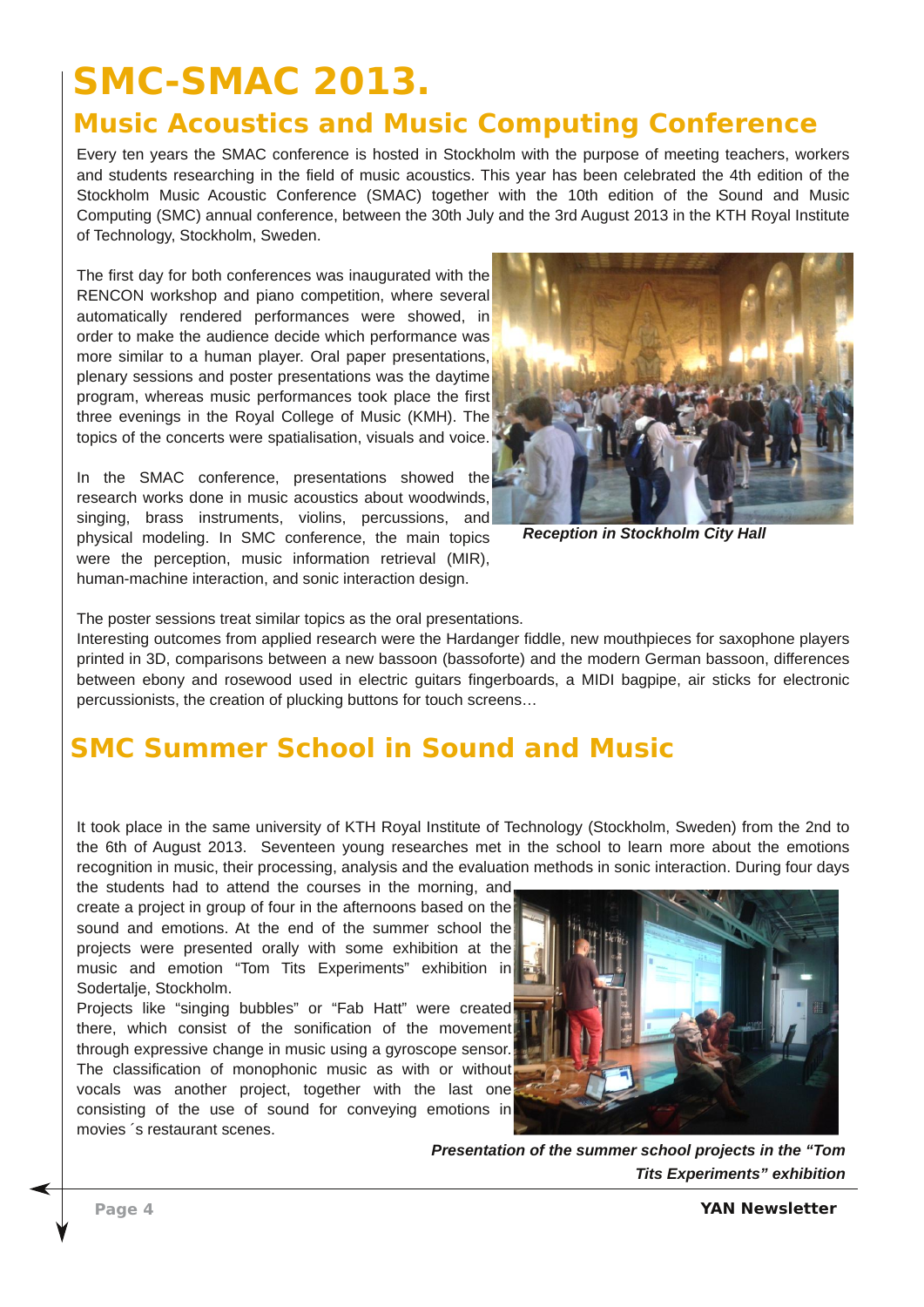## **Le Cylindre Sonore.**

Le Parc de la Villete is one of the biggest and most important parks in Paris. In this park there is a 1987 construction that uses sound as an essential element. Le Cylindre Sonore was conceived as a transitional space between the north and south parts of the park and is accessed by a long stair case.

This public art element is formed by a double cylinder, 10 meters in diameter and 5 meters high. The external wall serves as a retaining wall and inside there are 8 reinforced concrete panels. Behind each one of these there can be found three loud-speakers vertically situated at different heights. The chamber acts like a resonator.





Leitner explains that the sounds can be heard from outside and invites the passerby to enter. The sounds produced encourage the visitors to stop, listen, linger and reflect before continuing their journey through the park.

"Sound is no longer exclusively the instrument of musical expression, designed with precision, it becomes a building material in the creation of space." - Bernhard



You can see a video in this [link](http://www.youtube.com/watch?v=5fxn5ZUxzh8) *What's your feeling about this soundscape?*

Photos: <http://www.bernhardleitner.com/en>

More posts on acoustics in: [http://www.esehache.com]( http://www.esehache.com)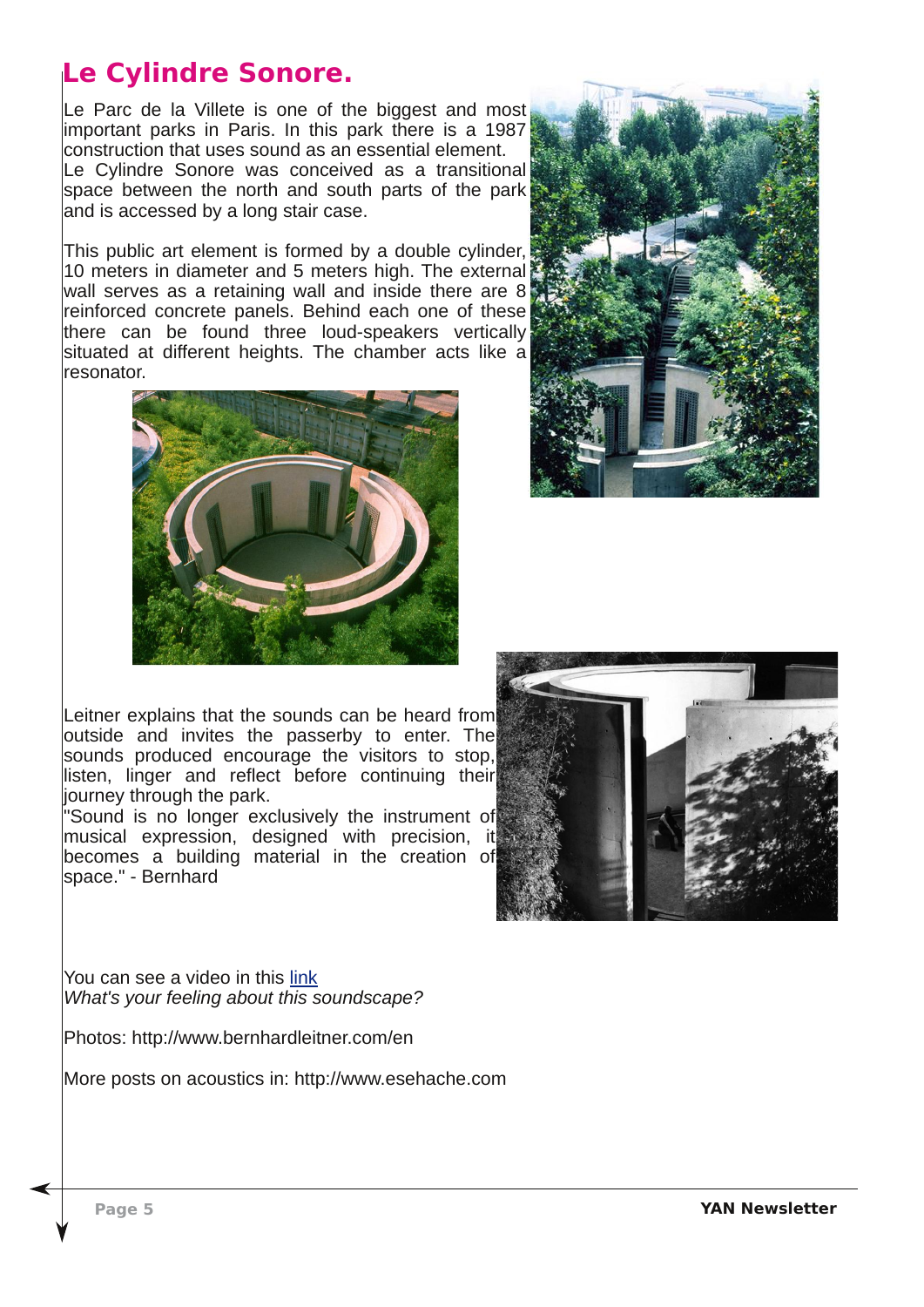# **YAN publications**

**Title: "Speech anchor and dynamic models of prosody : application to acted and spontaneous emotion recognition**"

**Author**: Fabien Ringeval

Affiliation: ISIR - Institut des Systèmes Intelligents et Robotique, France

**Published in:** Doctoral Thesis [link to full [paper\]](http://tel.archives-ouvertes.fr/docs/00/82/53/12/PDF/ThA_se.pdf)

### **Abstract:**

Recognition of emotional state of a speaker is an important step in making the humanmachine communication more natural and friendly. We study in this thesis the problem of emotion-oriented automatic speech processing (ASP) on both acted and natural data. The study of spontaneous emotions is conducted along with the ones having communication disorders which limit the development of the interaction's capabilities of a child. Techniques derived from emotion-oriented ASP must be based on robust parameters to describe the emotional correlates, and also face the constraints that are related to the change of speaker and semantic context. In this view, our work is based on the use of automated techniques to perform emotion recognition: we use many complementary anchors of speech (e.g., pseudophonemes) to extract different types of parameters from the signal (e.g., acoustic and prosodic), and also combine techniques to estimate their contributions in the recognition task. An effort has been done to focus on the development of new unconventional models of speech rhythm, since this component is not modeled clearly in the state-of-the-art emotion recognition systems. The experiments conducted in this thesis aim to demonstrate the relevance of using several anchor points of speech and their associated rhythmic patterns to identify the features that are correlated with emotions.

The study of prototypical emotions has permitted to define a continuum which represents the emotional categories along with the emotional wheel of Plutchik. The analysis of communication disorders are carried out in close collaboration with clinicians and researchers teams in emotion-oriented ASP. This work aims to use automated methods (i.e., identification of speech anchor points and extraction of prosodic features) to characterize the features that are associated to a given language impairment (LI), e.g., autism, dysphasia and pervasive developmental disorders non-otherwise specified (PDD-NOS). A control group of typically developing children is also used to compare the prosodic abilities of the LI subjects.

The results we obtained in this study are very promising because they contributed significantly to discriminate all of the LI subjects from the typically developing children, and also discriminate the different groups of LI in two distinct type of events: (i) imitation of intonation contours (constrained task) and (ii) production of spontaneous emotional speech (unconstrained task). In addition, the results provided by an automatic analysis of these data also allowed retrieving the diagnostic criteria defined by clinicians on the different groups of LI children. Current techniques in ASP can thus overcome the difficulties created by the study of spontaneous speech data produced by children voices. This opens the way for the difficult but so interesting task of how to make friendly and less "cold" communication systems that are currently available to us.